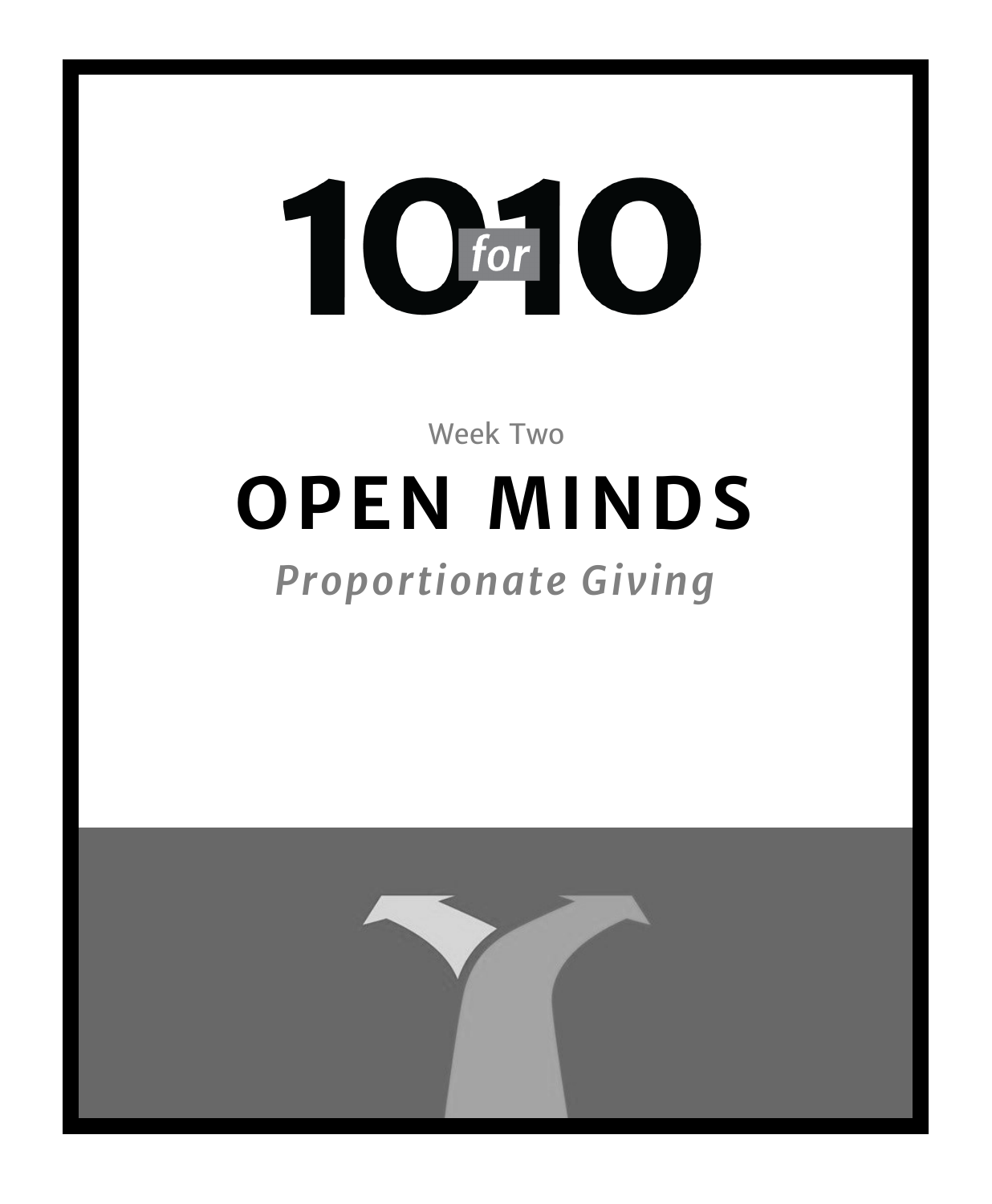# **WELCOME TO WORSHIP!**

This weekend is the second of a three-week stewardship emphasis titled *Ten for Ten.* In this worship series, we are looking at the daily struggle we all face when two paths are set before us, one by God and the other by this world. Shall we live for this life or the life that is to come? One very obvious way that struggle manifests itself is when we plan our finances.



Americans are generally shy when it comes to talking about money. The Lord isn't. He speaks to us about worldly wealth and possessions over 2,300 times in his Word. Last week we heard that the Lord asks, without apology, to be first in our hearts. The Lord's position in our hearts is to be reflected in our firstfruits giving. Firstfruits giving calls for us to *open up our hearts* and offer up to God our first and our very best.

This weekend, the Lord will *open our minds* to consider the magnitude of his blessings. Each of us has been blessed in different ways and at various levels. What should our thoughtful, prayerful response be to these blessings? That's where the Bible's teaching about proportionate giving is such a help. For some families with fewer resources, the practice of giving 10% of their income might be a significant leap of faith. For other families with more resources, the practice of giving 10% may be a starting point for faith-filled giving.

St. Paul wrote to the Christians in Corinth, "On the first day of every week, each one of you should set aside a sum of money in keeping with your income, saving it up, so that when I come no collections will have to be made" (1 Corinthians 16:2). Christians are blessed as they put God's principles of proportional giving into practice!

Our worth is taking us on this path:

| Week One:   | <b>OPEN HEARTS (Firstfruits Giving)</b>  |
|-------------|------------------------------------------|
| Week Two:   | <b>OPEN MINDS (Proportionate Giving)</b> |
| Week Three: | <b>OPEN HANDS (Sacrificial Giving)</b>   |

# **PRAYER OF PREPARATION**

Dear Father, you have given me so much more than I can ever return to you. Give me the wisdom I need to respond to your love thoughtfully. Strengthen my will to dedicate all that I am and have to your glory thankfully. I ask this in the name of the One who lived and died for me, Jesus Christ, your Son, my Lord. Amen.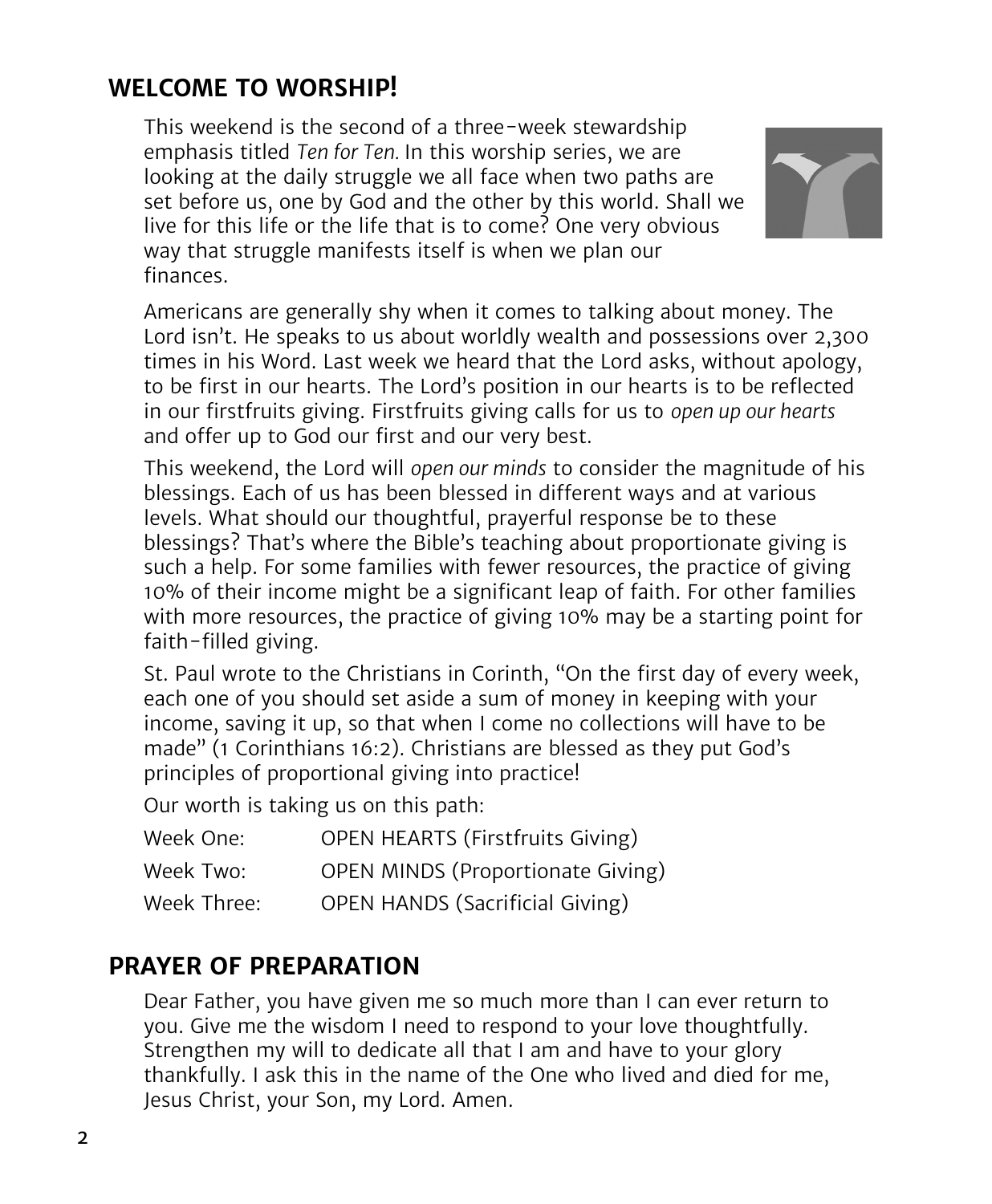# **ORDER OF SERVICE**

**OPENING HYMN** *We Give Thee but Thine Own* | **CW485**

# **INVOCATION**

- M: In the name of the Father and of the  $\ddagger$  Son and of the Holy Spirit.
- **C: Amen.**

# **DIALOGUE**

- M: "Everything under heaven belongs to me," declares LORD.
- **C: Every good and perfect gift is from above, coming down from the Father.**
- M: You may say to yourself, "My power and the strength of my hands have produced this wealth for me"
- **C: But remember the Lord your God, for it is he who gives you the ability to produce wealth.**
- M: The earth is the LORD's, and everything in it, the world, and all who live in it.
- **C: Give thanks to the Lord, for he is good; his love endures forever.**

*Job 41:11; James 1:17; Psalm 24:1; Deuteronomy 8:17,18; 1 Chronicles 16:34*

*The rite of Holy Baptism may take place here.*

# **CONFESSION & ABSOLUTION**

M: Lord God, heavenly Father, we humbly come before you today knowing that we have failed to speak lovingly, think purely, or act rightly. We have sinned against you and against others…

…in wasting the precious time you give us.

- **C: ...in our slowness and hesitancy to spread your Gospel.**
- M: ...in the faithful care of our relationships.
- **C: ...in our restless and relentless preoccupation with worldly wealth.**
- M: ...in caring for the bodies and minds you have given us.
- **C: ...in our refusal to make you our first priority.**

*Silence for personal reflection*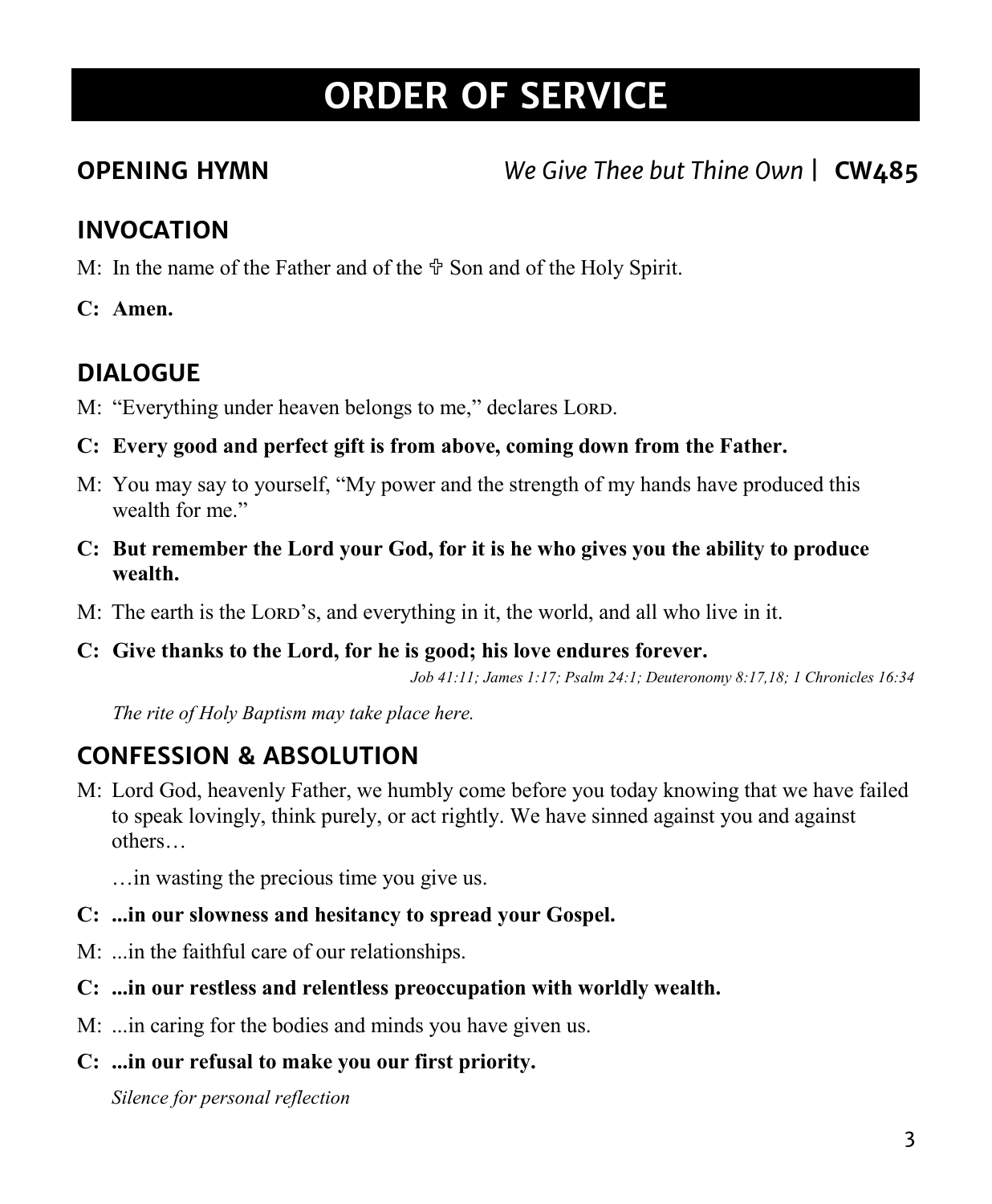- M: Hear our confession, for we have sinned and are in need of your mercy and forgiveness.
- **C: Holy and merciful Father, I confess that I am by nature sinful and that I have disobeyed you in my thoughts, words, and actions. I have done what is evil and failed to do what is good. For this I deserve your punishment both now and in eternity. But I am truly sorry for my sins, and trusting in my Savior Jesus Christ, I pray: Lord, have mercy on me, a sinner.**
- M: God, our heavenly Father, has been merciful to us and has given his only Son to be the atoning sacrifice for our sins. Therefore, as a called servant of Christ and by his authority, I forgive you all your sins in the name of the Father and of the  $\mathbb{F}$  Son and of the Holy Spirit.

# **C: Amen.**

M: In the peace of forgiveness, let us praise the Lord!



# **PRAYER OF THE DAY**

M: O merciful Creator, your hand is open wide to satisfy the needs of every living creature. Make us always thankful for your loving care; and grant that we, remembering the richness of your grace, may be faithful stewards of all your good gifts; through your Son, Jesus Christ our Lord.

# **C: Amen.**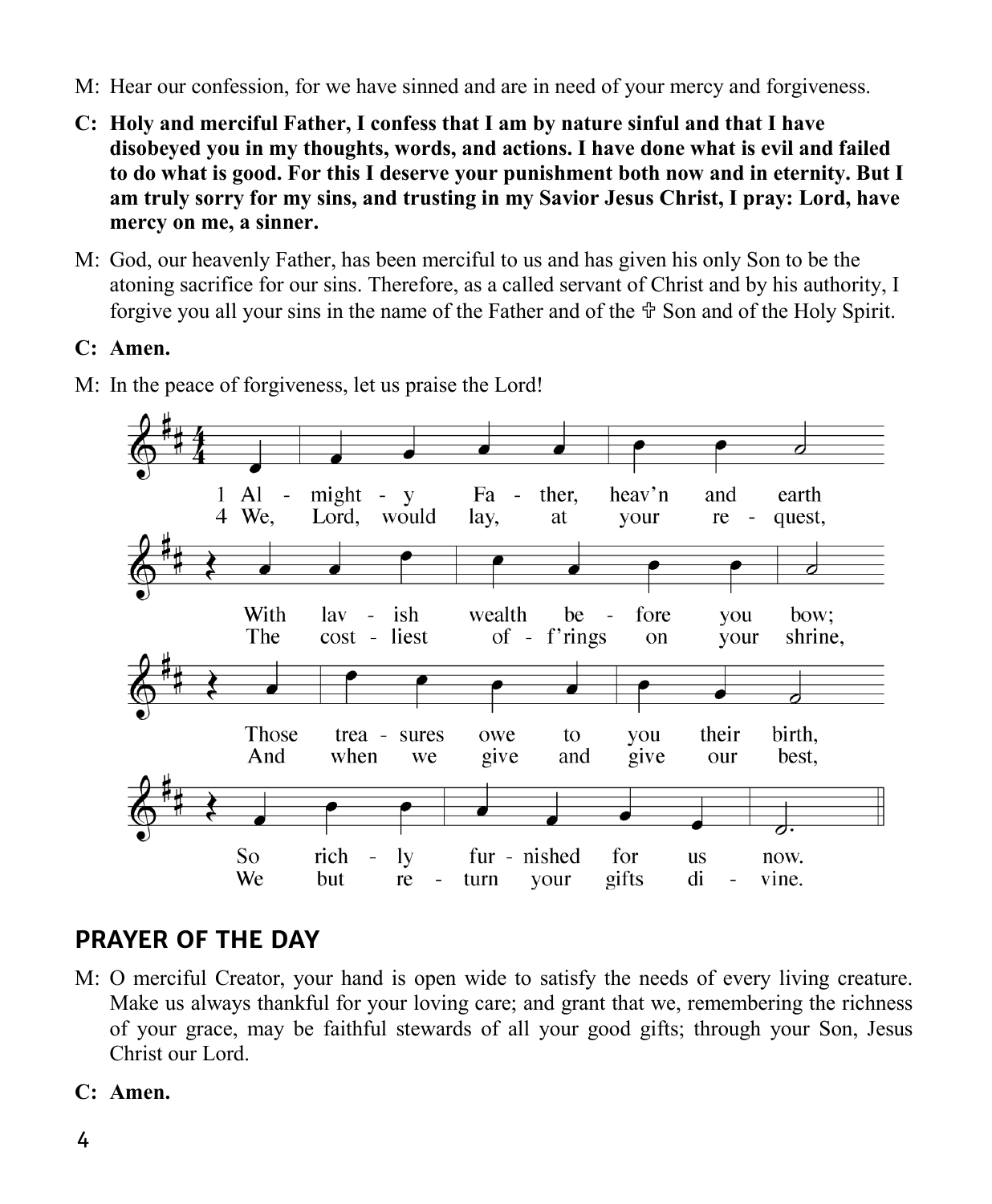# **LESSON 1 Corinthians 16:1-4**

*Scripture calls for offerings that "in keeping with your income," that is, proportionate. These offerings are given so that God's people might be a blessing to others, meeting physical and eternal needs.*

<sup>1</sup>Now about the collection for the Lord's people: Do what I told the Galatian churches to do.  $2^{\circ}$ On the first day of every week, each one of you should set aside a sum of money in keeping with your income, saving it up, so that when I come no collections will have to be made.<sup>3</sup> Then, when I arrive, I will give letters of introduction to the men you approve and send them with your gift to Jerusalem.<sup>4</sup> If it seems advisable for me to go also, they will accompany me.

# **PSALM OF THE DAY Psalm 100**

Page 104 in *Christian Worship*

# **GOSPEL Matthew 25:14-30**

*Through a parable Jesus teaches us that we are to manage all that the Master gives to us for his glory.*

 $14$  "Again, it will be like a man going on a journey, who called his servants and entrusted his wealth to them. <sup>15</sup> To one he gave five bags of gold, to another two bags, and to another one bag, each according to his ability. Then he went on his journey. <sup>16</sup> The man who had received five bags of gold went at once and put his money to work and gained five bags more.  $17\overline{So}$  also, the one with two bags of gold gained two more.  $^{18}$  But the man who had received one bag went off, dug a hole in the ground and hid his master's money.

 $19$  "After a long time the master of those servants returned and settled accounts with them.  $20$  The man who had received five bags of gold brought the other five. 'Master,' he said, 'you entrusted me with five bags of gold. See, I have gained five more.'

<sup>21</sup> "His master replied, 'Well done, good and faithful servant! You have been faithful with a few things; I will put you in charge of many things. Come and share your master's happiness!'

 $22$  "The man with two bags of gold also came. 'Master,' he said, 'you entrusted me with two bags of gold; see, I have gained two more.'

<sup>23</sup> "His master replied, 'Well done, good and faithful servant! You have been faithful with a few things; I will put you in charge of many things. Come and share

*continued on the next page*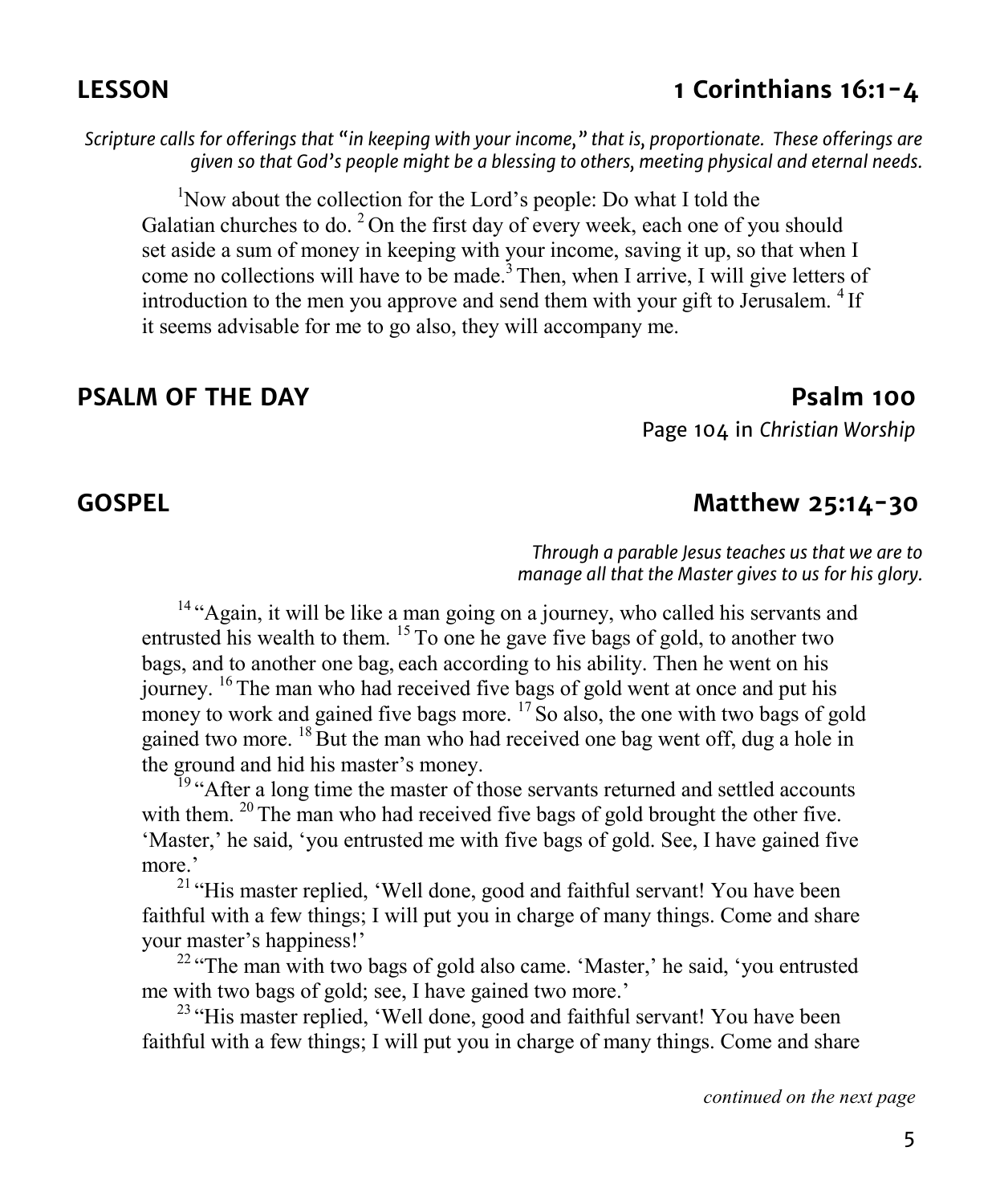your master's happiness!'

 $24$  "Then the man who had received one bag of gold came. 'Master,' he said, 'I knew that you are a hard man, harvesting where you have not sown and gathering where you have not scattered seed.  $^{25}$  So I was afraid and went out and hid your gold in the ground. See, here is what belongs to you.'

 $26$  "His master replied, 'You wicked, lazy servant! So you knew that I harvest where I have not sown and gather where I have not scattered seed?  $27$  Well then, you should have put my money on deposit with the bankers, so that when I returned I would have received it back with interest.

<sup>28</sup> "So take the bag of gold from him and give it to the one who has ten bags. <sup>29</sup> For whoever has will be given more, and they will have an abundance. Whoever does not have, even what they have will be taken from them. <sup>30</sup> And throw that worthless servant outside, into the darkness, where there will be weeping and gnashing of teeth.'

M: This is the Gospel of our Lord.

**C: Praise be to you, O Christ!**

# **CONFESSION OF FAITH** *Nicene Creed*

**We believe in one God, the Father, the Almighty, maker of heaven and earth, of all that is, seen and unseen.**

**We believe in one Lord Jesus Christ, the only Son of God, eternally begotten of his Father, God from God, Light from Light, true God from true God, begotten, not made, of one being with the Father. Through him all things were made. For us and for our salvation, he came down from heaven, was incarnate of the Holy Spirit and the virgin Mary, and became fully human. For our sake he was crucified under Pontius Pilate. He suffered death and was buried. On the third day he rose again in accordance with the Scriptures. He ascended into heaven and is seated at the right hand of the Father. He shall come again in glory to judge the living and the dead, and his kingdom will have no end.**

**We believe in the Holy Spirit, the Lord, and giver of Life, who proceeds from the Father and the Son, who in unity with the Father and the Son is worshipped and glorified, who has spoken through the prophets. We believe in one holy Christian and apostolic Church. We acknowledge one baptism for the forgiveness of sins. We look for the resurrection of the body and the life of the world to come. Amen.** 

**HYMN OF THE DAY** *Jesus, Priceless Treasure* | **CW349:1,4,5**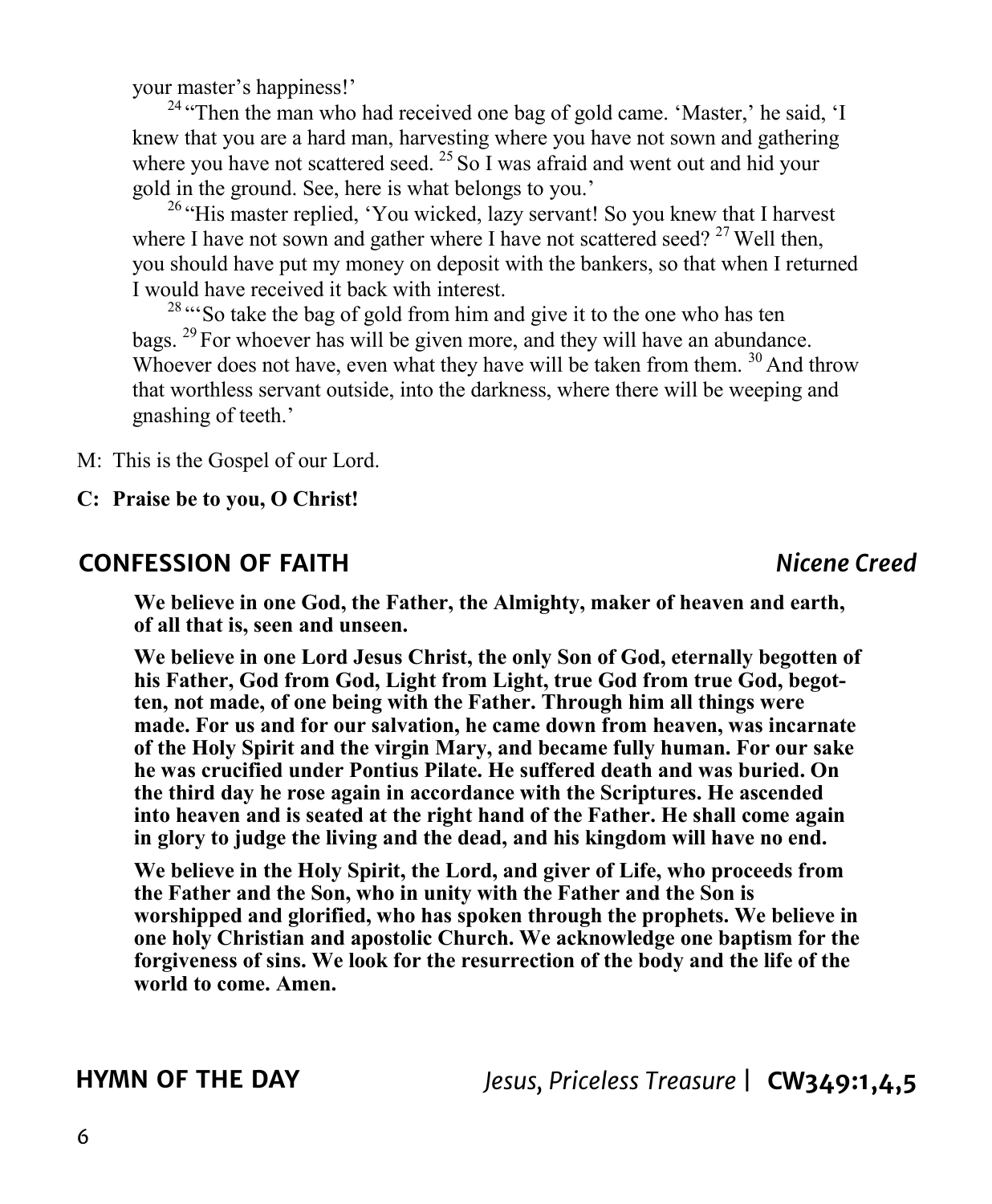# **SERMON**

# *What Really Matters Is Knowing the Master*

# **OFFERING**

# **OFFERING PRAYER** *Lord of All Good* | **CW483:2**

# **PRAYER OF THE CHURCH**

- M: Lord of heaven and earth, you made all things beautiful. You have provided green forests and refreshing streams. You have arranged the orderly procession of day and night for our work and rest.
- **C: Thank you for the mountains and the prairies, the roaring sea, and the gentle breeze.**
- M: Thank you for roofs that shelter us, for clothing that protects us, and for food and drink. Thank you for our work and the income it provides.
- **C: Thank you for our cities and our countrysides, for farms and factories, for streets and highways, and for all of life that flows so swiftly before us.**
- M: We know that it is from your hand that we have received all we have and are and will be. We understand that you call us to be the stewards of your abundance, the caretakers of all you have entrusted to us.
- **C: Help us always to use your gifts wisely and teach us to share them generously. May our faithful stewardship bear witness to the love of Christ in our lives.**

*Special prayers and petitions may be offered here.*

- M: Help us, Lord, to be wise and fruitful stewards of the opportunities that you give us to use our gifts.
- **C: Amen.**

# **LORD'S PRAYER**

**C: Our Father in heaven, hallowed be your name, your kingdom come, your will be done on earth as in heaven. Give us today our daily bread. Forgive us our sins, as we forgive those who sin against us. Lead us not into temptation, but deliver us from evil. For the kingdom, the power, and the glory are yours now and forever. Amen.**

*Holy Communion may be celebrated here. If so, the presiding minister will direct the congregation to the appropriate pages of Christian Worship or Christian Worship Supplement.*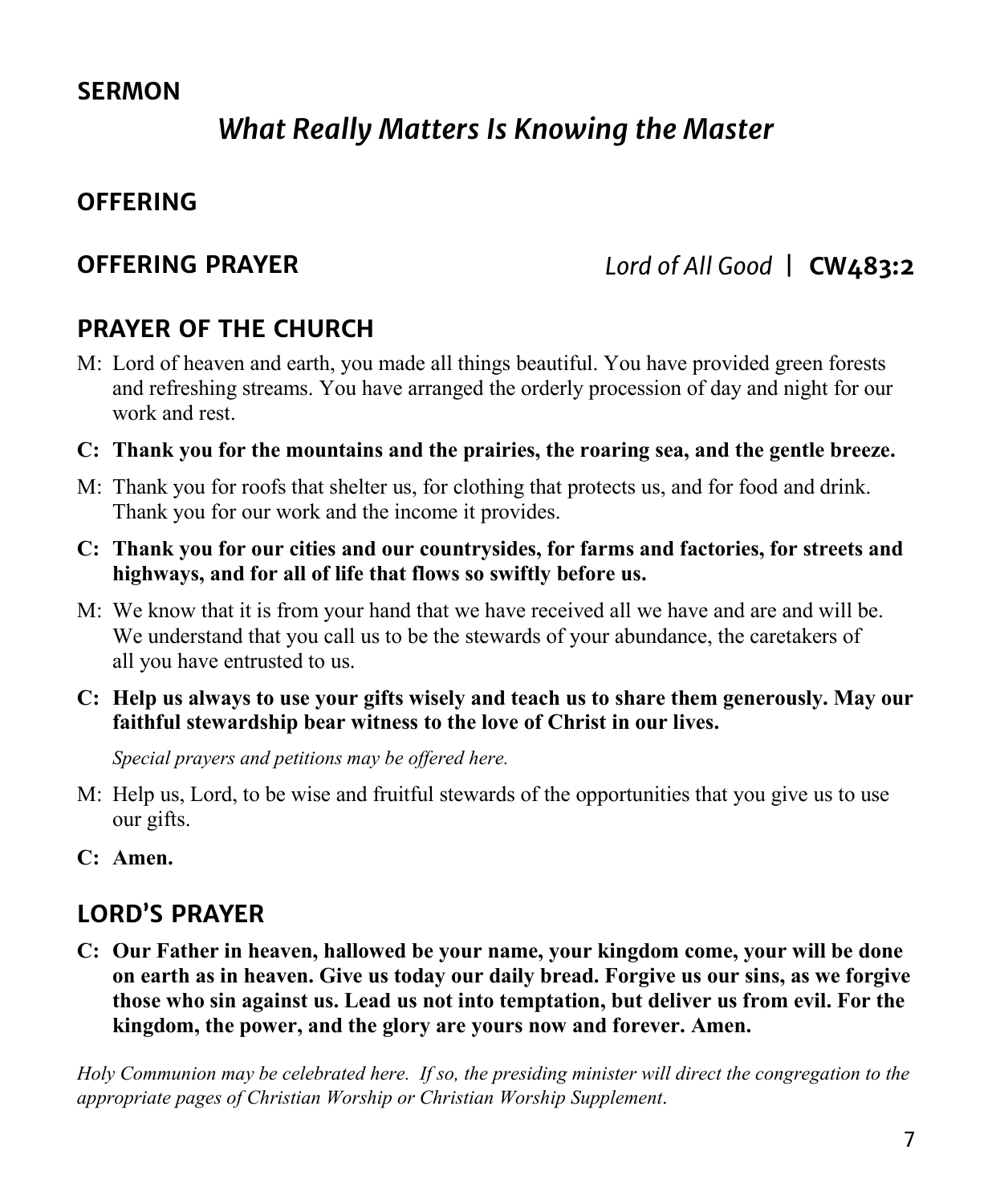# **BIBLE STUDY: Proportionate Giving**

# **I. INTRODUCTION**

**?** Which of these diagrams do you think most accurately reflects the Bible's teaching on money, possessions, and our use of them?



**Proportionate giving beings by recognizing who really is the whole really is the strategy of the strategy of the strategy of the strategy of the strategy of the strategy of the strategy of the strategy of the strategy of the strategy of the strategy of the strateg** 

# **II. GOD OWNS EVERYTHING**

### **Genesis 1:1**

*In the beginning God created the heavens and the earth.*

## **John 1:3**

*Through him all things were made; without him nothing was made that has been made.*

## **Job 33:4**

*The Spirit of God has made me; the breath of the Almighty gives me life.*

# **Job 41:11**

*The Lord said, "Who has a claim against me that I must pay? Everything under heaven belongs to me."* 

# **Exodus 19:6**

*The Lord said, "...the whole earth is mine."*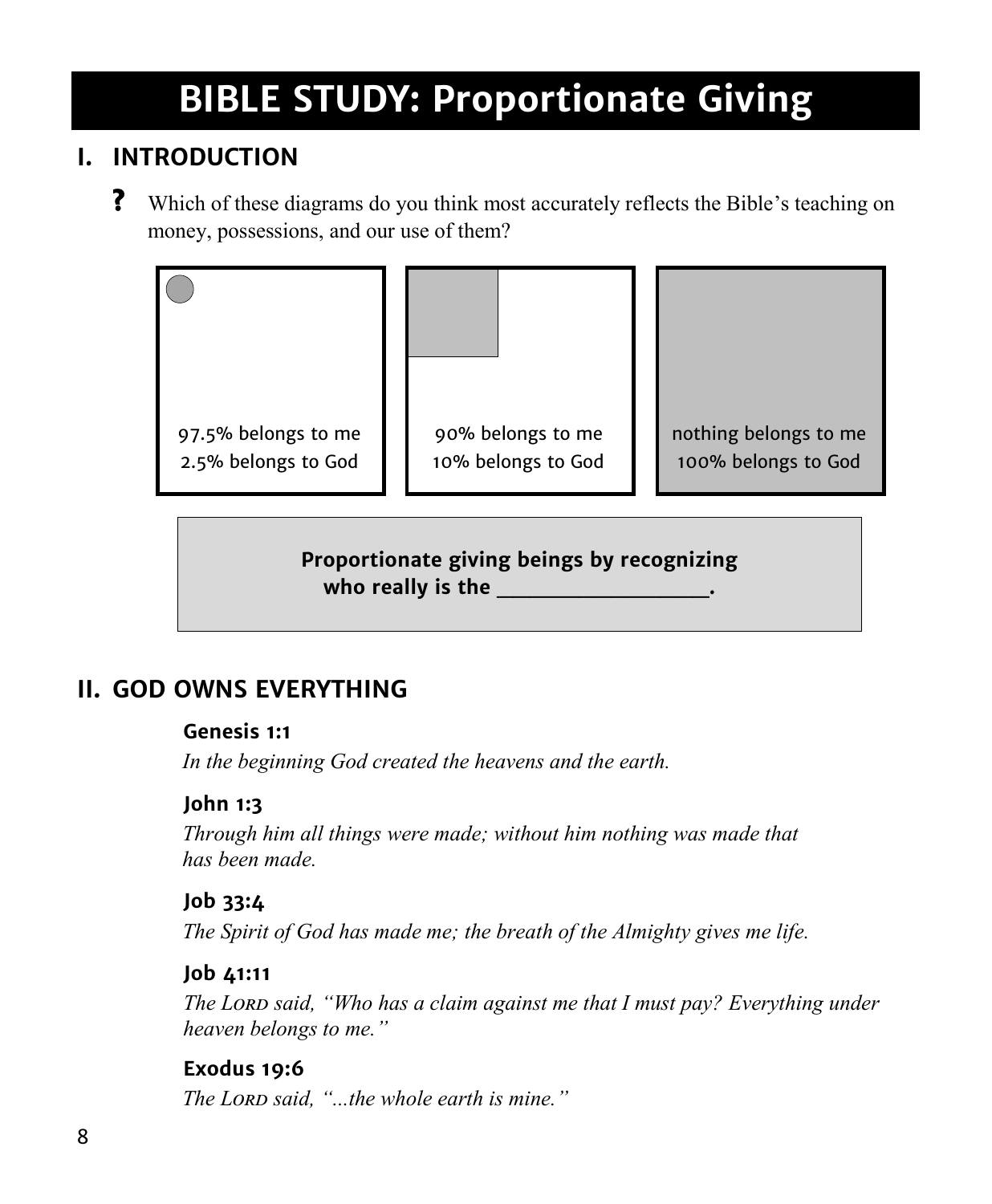**God \_\_\_\_\_\_\_\_\_\_\_ everything and therefore \_\_\_\_\_\_\_\_\_\_ everything**

# **III.WE, BY NATURE, RESENT GOD'S OWNERSHIP**

Think of the way we talk about wealth and possessions. At every step we are forgetful of the fact that God owns everything.

- There are two children who want the same toy. *"Mine!"*
- There is the man talking about his salary. *"Last year I made \$52,000."*
- There is the admiration for the "self-made millionaire."

We need to constantly guard our hearts and minds, remembering God created all things, and therefore owns all things. Anything we have—our life, our intellect, our time, our possessions—we have because he generously gave them to us.

### **James 1:17**

*Every good and perfect gift is from above, coming down from the Father.*

# **Point / Counter-Point**

Below are things we tell ourselves. In your own words, explain how God answers.

- **Man says:** *"I put in my time."*
- **God says:** *"Now listen, you who say, "Today or tomorrow we will go to this or that city, spend a year there, carry on business and make money." Why, you do not even know what will happen tomorrow. What is your life? You are a mist that appears for a little while and then vanishes" (James 4:13-14).*
- **Man says:** *"It's my brain and talent that are responsible for my success."*
- **God says:** *"I have filled him (Bezalel) with the Spirit of God, with skill, ability and knowledge in all kinds of crafts—to make artistic designs for work in gold, silver and bronze, to cut and set stones, to work in wood" (Exodus 31:3-5).*

**Man says:** *"I've worked hard for what I've got!"*

**God says:** *"You may say to yourself, "My power and the strength of my hands have produced this wealth for me." But remember the Lord your God, for it is he who gives you the ability to produce wealth" (Deuteronomy 8:17-18).*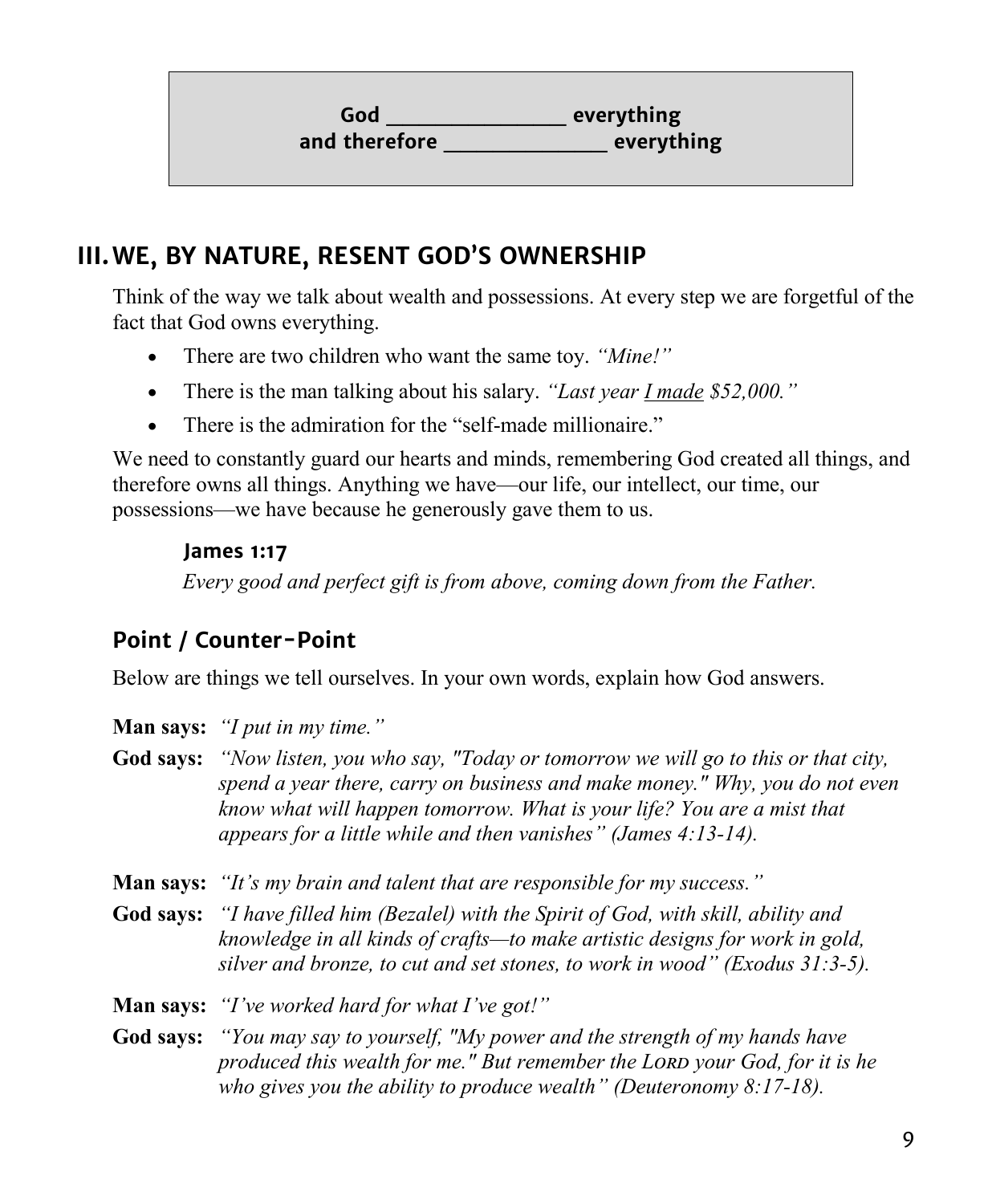# **The Takeaway**

- a) If I don't recognize God's complete ownership, I need to of my idolatry.
- b) If I do recognize God's complete ownership, as his forgiven child I give to him
- c) If my life's focus is on earthly possessions, every day I live is a day I come closer to losing \_\_\_\_\_\_\_\_\_\_\_\_\_\_\_\_\_\_\_\_\_\_\_.
- d) If my life's focus is on heaven, then every day I live is a day I come closer to everything.

# **IV. QUESTIONS, QUESTIONS, QUESTIONS…**

 $\mathcal{L}=\mathcal{L}^{\text{max}}$ 

So, our New Man wants to honor Christ through percentage giving. That New Man now wrestles with the following questions.

**"What percentage should I give?"** Turn the table on legalism!

- Abraham gladly gave  $\frac{\%}{\%}$ , a "tithe" (Genesis 14:20)
- Old Testament law \_\_\_\_\_\_\_\_\_\_\_\_\_\_ people to give multiple tithes (Numbers 18:21-23; Deuteronomy 14:22-29)
- Zacchaeus freely gave  $\frac{\%}{\%}$  (Luke 19:1-10)
- The widow of Zarephath and the widow at the temple gave  $\%$  (1 Kings 17:7-16; Luke 21:1-4)

The point? Let the percentage of your gifts flow from the Spirit's work in your heart. *"Each man should give what he has decided in his heart to give, not reluctantly or under compulsion, for God loves a cheerful giver"* (2 Corinthians 9:7).

# **"How much of God's money do I need to live on?"** Turn the table on greed!

**?** Consider these two examples. There is a single mom with two children who made \$30,000 last year. She gave \$2,500 in offerings. There is a two-income family with two children who made \$110,000 last year and gave \$11,000. Who gave more?

The point? God is so generous, he often gives us so much income that we can not only meet our needs but also purchase some things we want, but don't really need. However, if we better distinguish between wants and needs… if we focus on *earthly* needs and *heavenly* wants... it frees us up to be exceedingly generous with our offerings.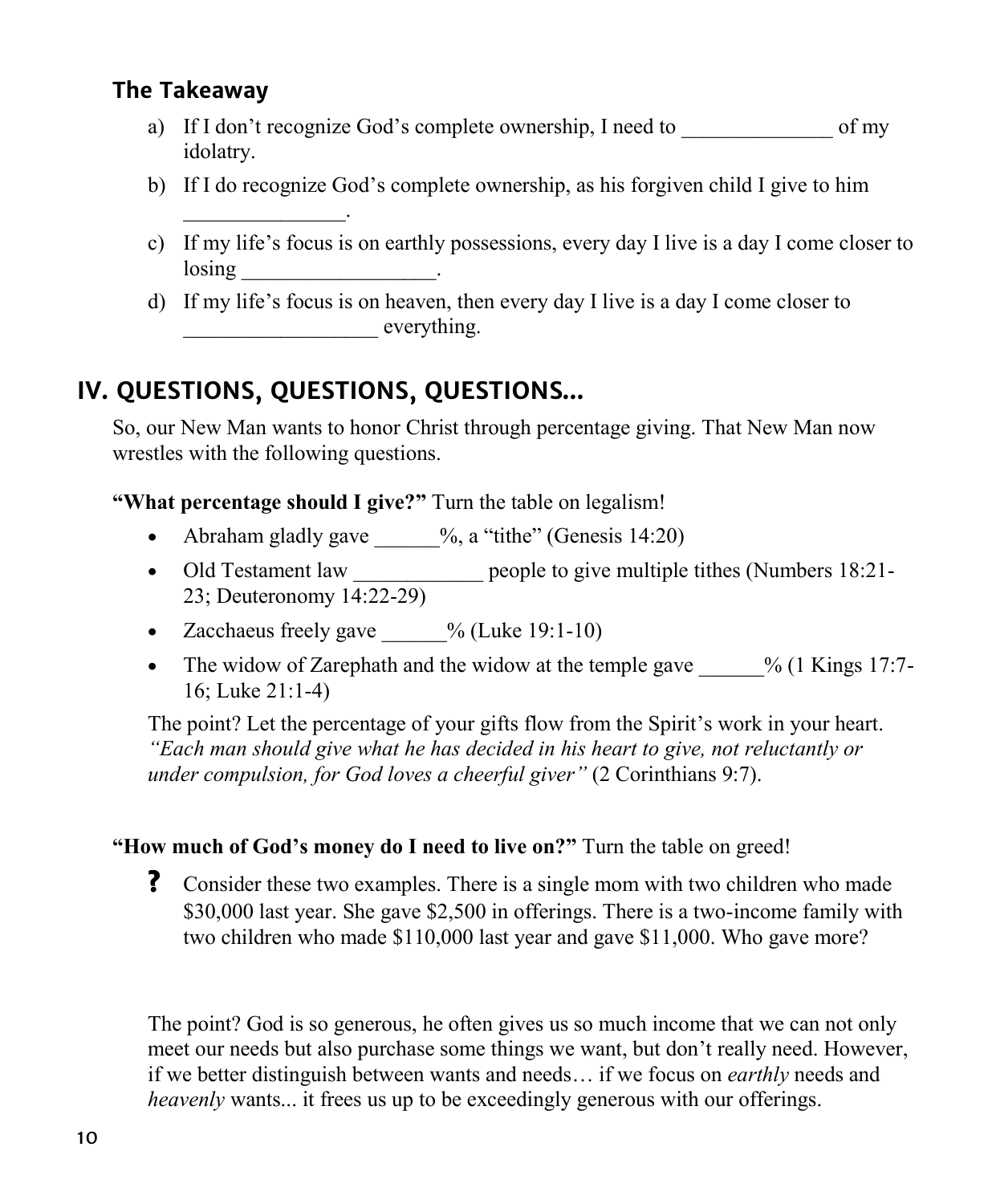**"What will my investments be earning 50,000 years from now?"** Turn the table on materialism!

# **Matthew 6:21**

*Jesus said, "For where your treasure is, there your heart will be also."*

# **Martin Luther**

*I have held many things in my hands and I have lost them all. But whatever I have placed in God's hands, that I still possess.*

**?** You gave \$10,000 to support our congregation. Your gift was used to fund efforts to reach the lost. It funded the teaching of God's Word to young and old. A portion of it was sent to WELS to support world-wide mission efforts. How might you enjoy that investment 50,000 years from now?

The point? Even Jesus had a treasurer. Ministry requires funding. An earthly investment can bring joy only in this life. But investing in gospel ministry can reap blessings that we will enjoy for all eternity.

**"Do I fully comprehend Jesus' sacrifice for me?"** Turn the table on self-centeredness!

# **2 Corinthians 8:9**

*For you know the grace of our Lord Jesus Christ, that though he was rich, yet for your sake he became poor, so that you through his poverty might become rich.*

**?** Part of "the American Dream" is upward mobility. Americans typically aspire to move up in their socioeconomic status. There is also the possibility of downward mobility. People who were rich can end up dirt poor. There is no greater example of downward mobility than Jesus. Describe a) how big a step down he took and b) why he was willing to take that step.

The point? Giving generously will never be achieved by focusing only on the Scripture passages which talk about generous giving! The gospel—the good news of Christ's sacrifice, resurrection and the glorious eternity that is waiting for us—is what the Spirit uses to empower joyful, generous giving.